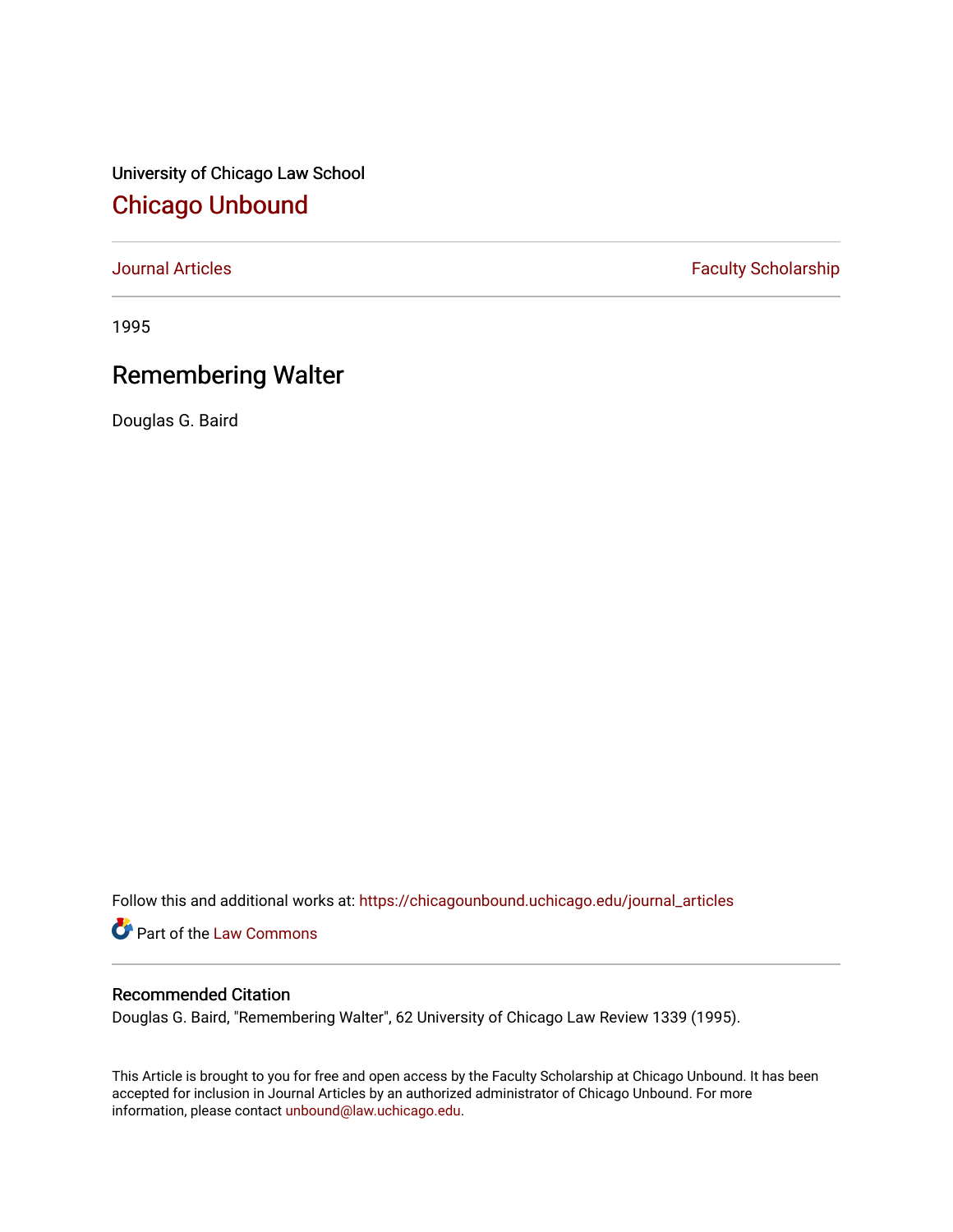## **Remembering Walter**

## *Douglas G. Bairdt*

Walter Blum's first memories were of the university—more precisely the noise of the football crowds on Saturday afternoons at Stagg Field. As a very young child, he could hear them from his house several blocks away.

Walter was a product of his environment. He took courses from Robert Maynard Hutchens while still a student at U-High. Ned Rosenheim and Ed Bergman were classmates when he continued his education on the quadrangles. His first teacher in law school was Edward Levi. He joined the Law School faculty just after the Second World War at the same time as Bernie Meltzer and Harry Kalven. Such an environment is hard to top.

Walter was the first citizen of the Law School. He wore a hat to the Law School each day, regardless of the season. Walter would place it on a hat stand in the reception area so that everyone could tell that he was there. He would then come into the dean's office to review the state of the Law School.

Walter never pretended to do more than offer his advice as a member of the faculty, but many generations of deans understood the true purpose of these meetings—to make sure that the dean was attentive to all the details to which the dean, in Walter's view, should be attentive. These ranged from faculty appointments to student concerns to light bulbs that needed replacing-in ascending order of importance.

My last conversation with Walter, just a week or so before he died, was like these. There were faculty appointment prospects to discuss. The new head of the Tax Conference had to be picked. Funds for the Clinic needed to be found. But most important, he wanted to take the pulse of the Law School and make sure that it was still on course. At the end of my report, he smiled, nodded his head, and told me: "Keep sailing."

Like most law students in this country over the past fifty years, I first encountered Walter Blum on the shelves of my law school library. You read a series of Walter Blum's papers on tort

t Harry A. Bigelow Professor of Law and Dean, The University of Chicago Law School. These remarks were given at a memorial for Walter Blum on February 4, **1995.**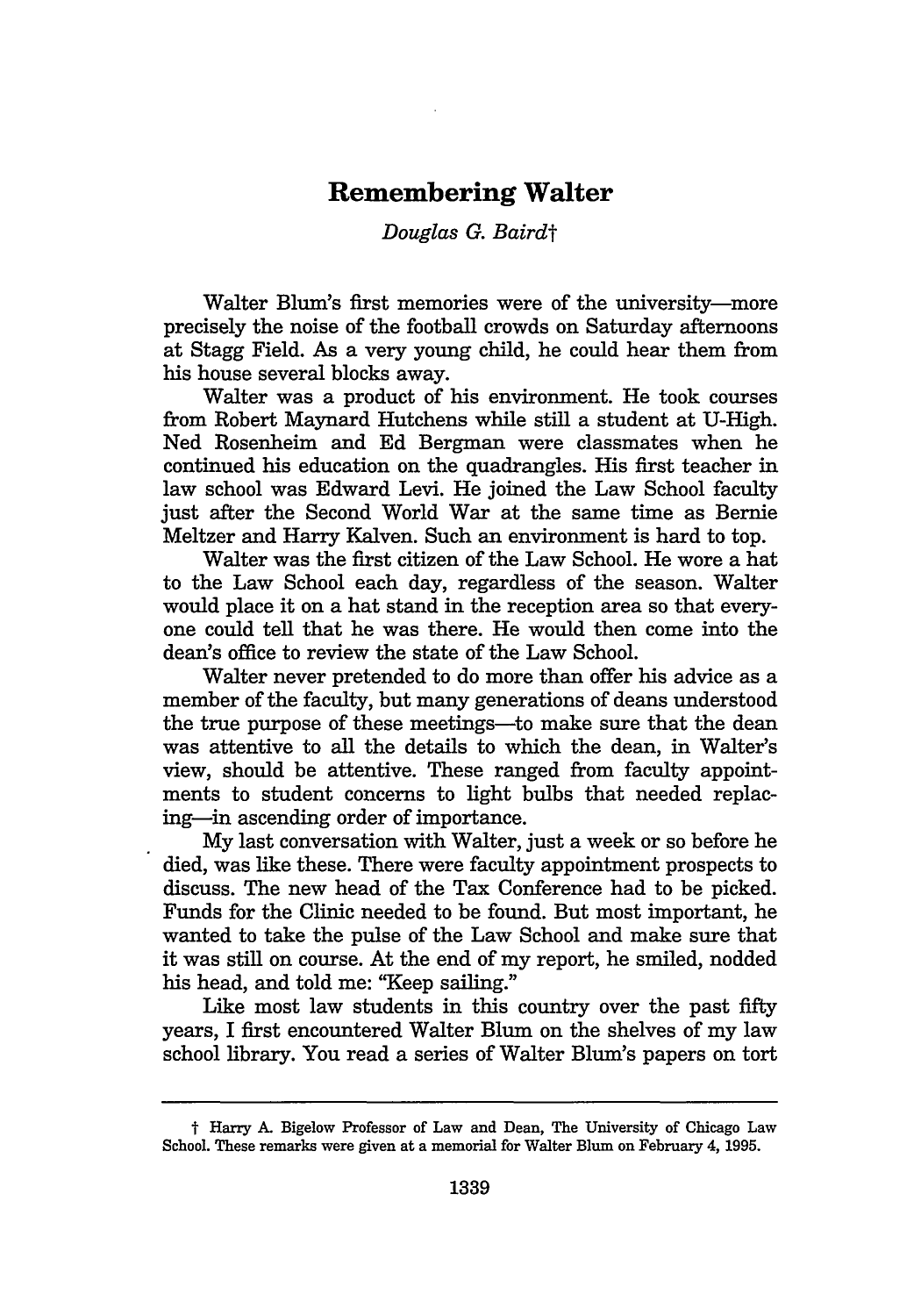law in your first year, his *Uneasy Case for Progressive Taxation* in your second, and *The Law and Language of Corporate Reorganizations* in your third. Because I first knew him through his work, I have always thought of him as Walter Blum, rather than Wally Blum.

When we met in the flesh for the first time, I was twenty-six years old, five months out of law school, and looking for a job. Walter took me out to dinner with Richard Epstein and Frank Easterbrook. I did not do much talking. Walter's tie was the strangest that I had ever seen. That dinner with Walter was the first of hundreds. Walter knew all the best Chicago restaurants, whether Chinese, Greek, Italian, or Afghan, and he knew the best way to get there-whether he was driving or not.

Walter and Natalie looked out for the young faculty. At the end of any day on which we had taught badly or reached apparent dead ends in our scholarship, Walter would invariably appear at our office doors to suggest another new restaurant to try.

Dinner conversation never flagged. Walter and Natalie had always just returned from another fantastic trip. No matter where they went, they had fun-as they would lose their passports, have their pockets picked, and find themselves in rental cars with flat tires several countries away from the closest Hertz office. Every vacation was a great adventure. Any town they visited had an exotic museum or restaurant that had been closed to the outside world until they discovered it.

Walter's mastery of the law was as evident as his good spirits. Every April fifteenth, he was a source of aid and comfort to those of us who put off the search for wisdom on matters pecuniary until the very last minute. He would be cheerfully by his phone the entire day, giving instant and useful tax advice to friends, colleagues, and students.

Walter enjoyed giving young faculty drafts of his examinations and asking how we would go about answering them. But he took even greater pleasure in reading *our* examinations. No matter how far removed our examinations might be from Walter's fields, he delighted in reappearing after some fifteen minutes, answering all the questions, and identifying things that could be improved.

Walter never stopped having fun learning the law-and he never stopped instilling this enthusiasm in others. Walter was a Socratic teacher for colleagues as well as students. To every effort we would make at cracking a hard problem, he would respond: "There are three important points to make here. Can